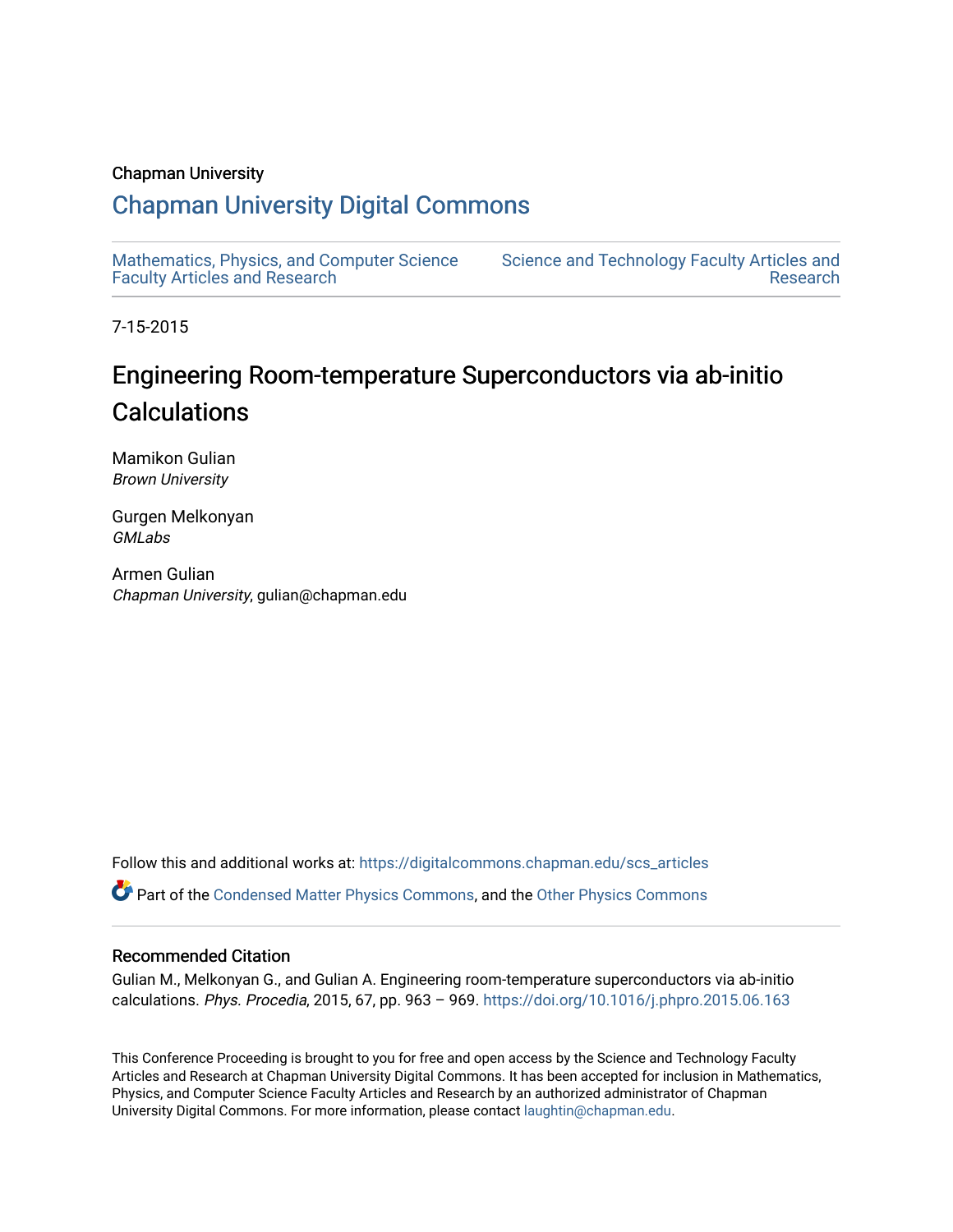## Engineering Room-temperature Superconductors via ab-initio Calculations

## **Comments**

This article was originally published in Physics Procedia, volume 67, in 2015. [https://doi.org/10.1016/](https://doi.org/10.1016/j.phpro.2015.06.163) [j.phpro.2015.06.163](https://doi.org/10.1016/j.phpro.2015.06.163)

## Creative Commons License



This work is licensed under a [Creative Commons Attribution-Noncommercial-No Derivative Works 4.0](https://creativecommons.org/licenses/by-nc-nd/4.0/) [License](https://creativecommons.org/licenses/by-nc-nd/4.0/).

Copyright The authors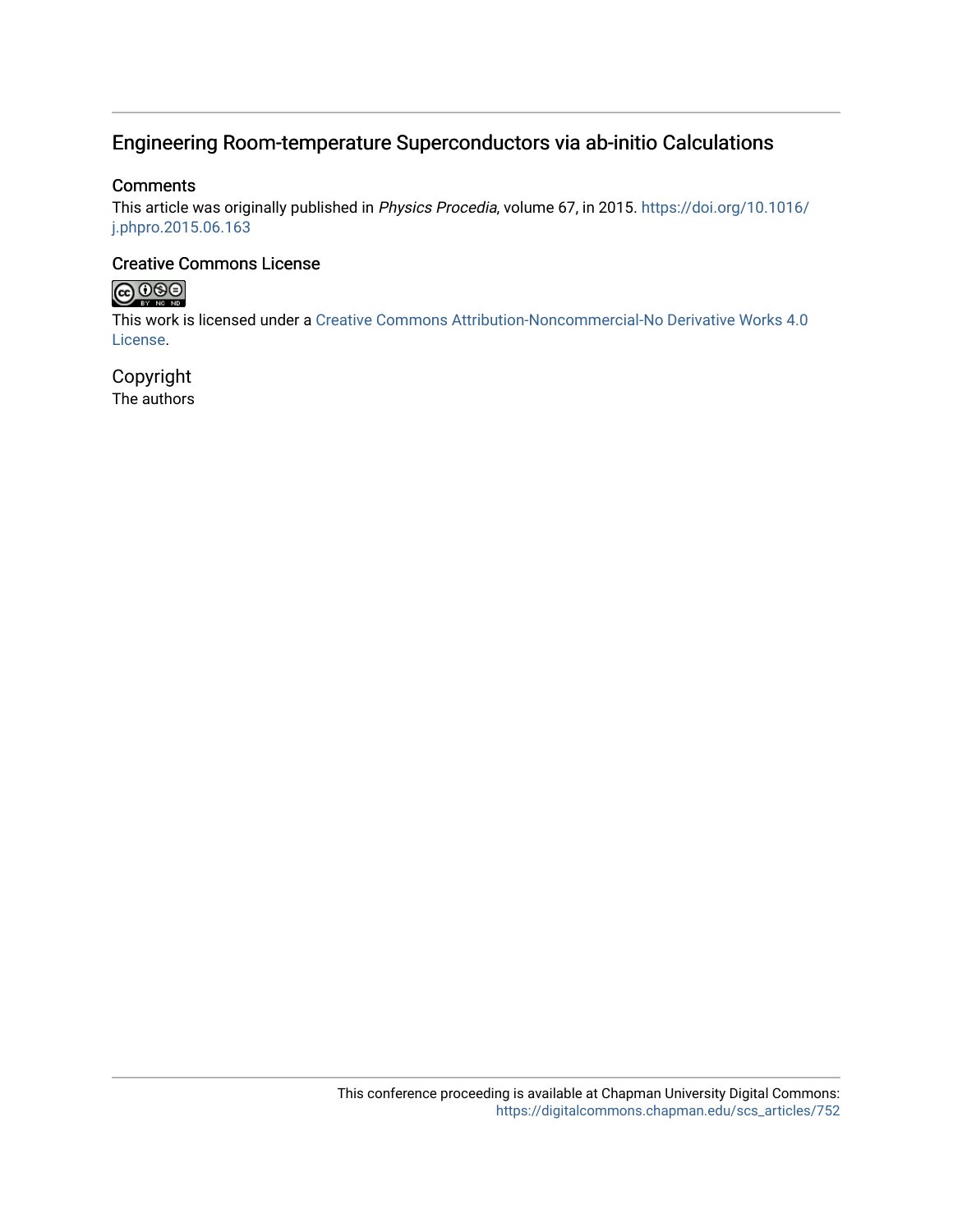



Available online at www.sciencedirect.com



Physics **Procedia** 

Physics Procedia 67 (2015) 963 - 969

## 25th International Cryogenic Engineering Conference and the International Cryogenic Materials Conference in 2014, ICEC 25–ICMC 2014

## Engineering room-temperature superconductors via ab-initio calculations

Mamikon Gulian<sup>a</sup>, Gurgen Melkonyan<sup>b</sup>, Armen Gulian<sup>c</sup>\*

*a Brown University, Department of Mathematics, Providence, RI 02912, USA b GMLabs, 873 Rue Jean-Noel, Quebec, G1X 2N3, Canada c Chapman University, Institute for Quantum Studies, Burtonsville, MD 20866, USA*

#### **Abstract**

The BCS, or bosonic model of superconductivity, as Little and Ginzburg have first argued, can bring in superconductivity at room temperatures in the case of high-enough frequency of bosonic mode. It was further elucidated by Kirzhnits *et al*., that the condition for existence of high-temperature superconductivity is closely related to negative values of the real part of the dielectric function at finite values of the reciprocal lattice vectors. In view of these findings, the task is to calculate the dielectric function for real materials. Then the poles of this function will indicate the existence of bosonic excitations which can serve as a "glue" for Cooper pairing, and if the frequency is high enough, and the dielectric matrix is simultaneously negative, this material is a good candidate for very high-Tc superconductivity. Thus, our approach is to elaborate a methodology of *ab-initio* calculation of the dielectric function of various materials, and then point out appropriate candidates. We used the powerful codes (TDDF with the DP package in conjunction with ABINIT) for computing dielectric responses at finite values of the wave vectors in the reciprocal lattice space. Though our report is concerned with the particular problem of superconductivity, the application range of the data processing methodology is much wider. The ability to compute the dielectric function of existing and still non-existing (though being predicted!) materials will have many more repercussions not only in fundamental sciences but also in technology and industry.

© 2014 The Authors. Published by Elsevier B.V. © 2015 The Authors. Published by Elsevier B.V. This is an open access article under the CC BY-NC-ND license Peer-review under responsibility of the organizing committee of ICEC 25-ICMC 2014. Peer-review under responsibility of the organizing committee of ICEC 25-ICMC 2014(http://creativecommons.org/licenses/by-nc-nd/4.0/).

*Keywords:*superconductors; ab-initio calculations; dielectric function; transition temperature

\* Corresponding author. Tel.: +1-202-247-7996; fax: +1-425-955-1759. *E-mail address:* gulian@chapman.edu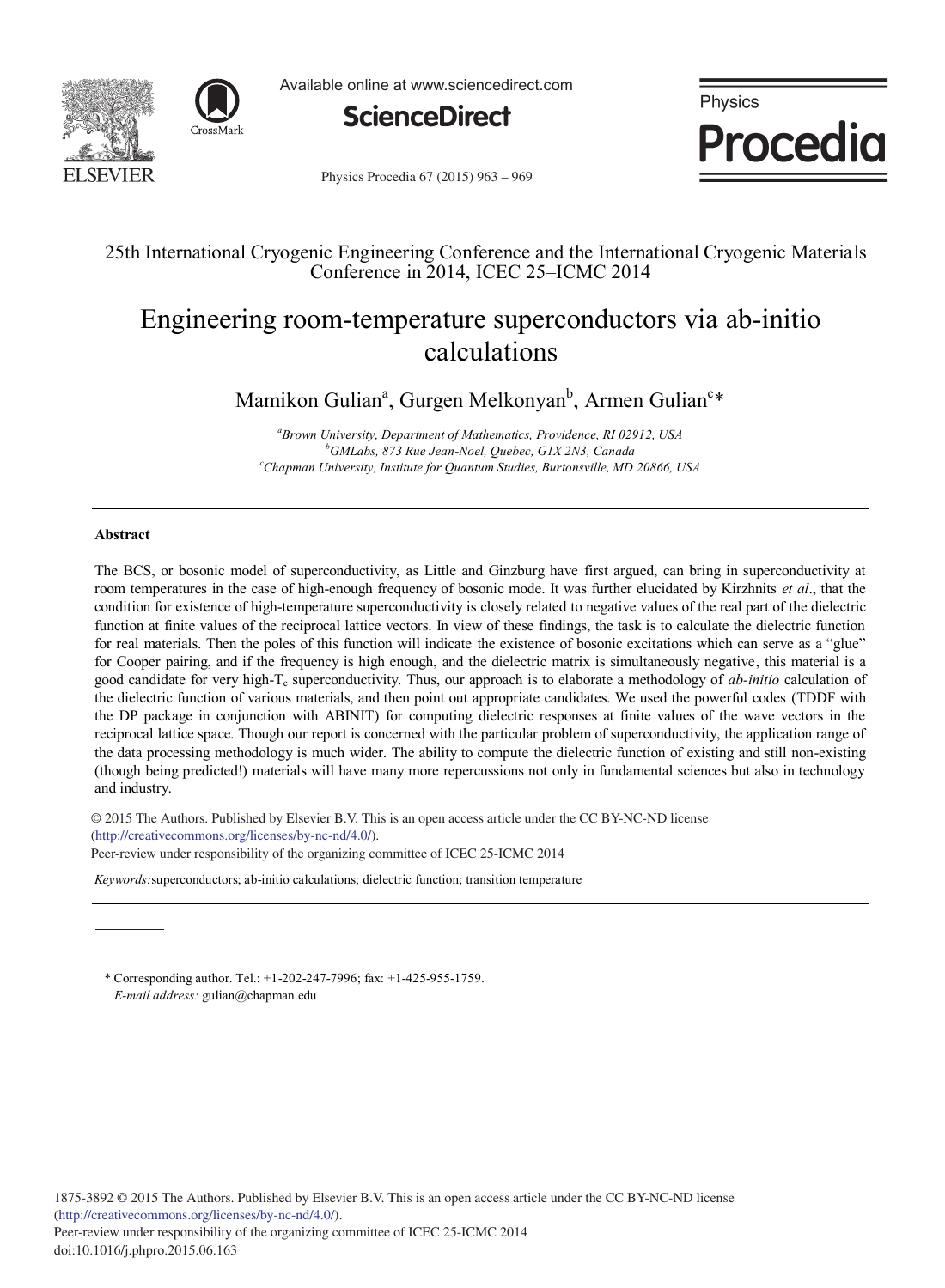#### **1. Introduction**

Room-temperature superconductivity (RTS) is long considered a Holy Grail of contemporary science and technology because of enormous impact it may have on human life. It is therefore not surprising from how many different ways this problem is being attacked. To name a few: intercalated graphene layers, decorated nanotubes, oxides, pniktides, monolayers, interfaces, organic materials, metallic hydrogen, *etc*. Manifestos, articles, books and reports [Basov and Chubukov (2011), Mazin (2010), Mourachkine (2006), DoE Report (2006)] are being published, and special school and institute sessions are being held [IBM Almaden Institue, (2012)]. In principle, all these efforts are reasonable, and perhaps could be justified, even in case when the research is being done with cold atoms in quantum optics with a promise to contribute to still elusive mechanism of high-temperature superconductivity...

Actually, the work on RTS has been theoretically ignited by Little (1964), whose ideas resonated with Ginzburg's perception of superconductivity [Ginzburg (1964), Ginzburg *et al.* (1982)]. They both referred to the Bardeen, Cooper, Schrieffer (1957) model. According to the BCS model, which later was clarified by many others, the electrons are dynamically interacting with each other via crystalline field (phonons). Because of the involvement of this phonon field, the electron-electron interaction is attractive, thus reducing the energy of the ground state, and modifying the electronic system to become superfluid. Can this modification occur at room temperatures? The search for RTS was revolutionized by the discovery of high-temperature superconductivity by Bednorz and Mueller (1987). Almost immediately the field became populated by many researchers, with Sir Nevill Mott remarking that the number of theories suggested for its explanation had become close to the number of theorists involved. Sad to say, the theory is not yet constructed. However, the absence of theory is not a problem for searching for RTS, because the theory was never a direct instrument of discovery of novel materials. Historically, it was more fruitful for explaining various properties of novel materials and suggesting their applications, like the Josephson (1962) theory. Nevertheless, theory provided some advice in which direction to look for prospective materials. For example, Bednorz and Mueller (1986) were looking at materials with very strong electron-lattice interaction. Their belief was related to the BCS expression for critical temperature:

$$
T_c \sim \omega_D \exp\left(-l/\lambda\right) \tag{1}
$$

(here  $\omega_D$  is the Debye frequency of phonons, and  $\lambda$  is the coupling constant of electrons with phonons), which indicates that  $T_c$  is bigger when  $\lambda$  is bigger. How high can Eq. (1) take the  $T_c$ ? Unfortunately, at proper consideration of Coulomb interaction [Bogolyubov *et al.* (1958)], as well as strong electron-phonon interaction [Eliashberg (1960)], this equation should be renormalized and converted into

$$
T_c \approx \omega_D \exp\{-[1.04(1+\lambda)]/[\lambda - \mu^*(1+0.62\lambda)]\}\tag{2}
$$

[McMillan, 1968], so that when  $\lambda$  is big,  $T_c$  is limited. In this equation  $\mu^*$  stands for the screened Coulomb repulsion between paired electrons:  $\mu^* = \mu/[1 + \mu \ln(\omega_c/\omega_D)]$ , where  $\mu$  is the unscreened Coulomb repulsion;  $\omega_c$  is the plasma frequency. Since typically  $\mu \sim 1$ , and  $\omega_c / \omega_D >> 1$ , resulting in a  $\mu^*$ , almost independent on  $\mu$ :  $\mu^* \approx \ln^{-1}(\omega_c/\omega_D) \sim 0.15 - 0.2$ . These renormalizations essentially reduce the values of  $T_c$ , so that even if  $\omega_D \sim 1000K$ , which is rare in solids, the  $T_c \sim 10K$ . For the majority of solids  $\omega_D \sim 100K$  is a better estimate, which moves the hopes for room temperature superconductivity away from the electron-phonon interaction.

However, the BCS formalism is applicable not only to phonon-mediated electron-electron interaction, but virtually to any other Bose-field serving as a Cooper pair-glue [see, *e.g*., Carbotte, (1990)]. Thus one can expect high values of  $T_c$  if the pre-factor  $\omega$  in Eq. (1) is on the electronic scale of energy:  $\omega \sim \omega_c \approx E_F \sim 10^5 K$ , yielding  $T_c > 300K$  at moderate values of interaction constant  $\lambda$ . This idea [Little, (1964)] initiated an avalanche of responses. Leaving for a moment supportive ones aside, we will focus on the criticism by Cohen and Anderson (1972). It was noticed that raising the frequency of Bose-field cannot raise the  $T_c$  unrestrainedly. Indeed, subject to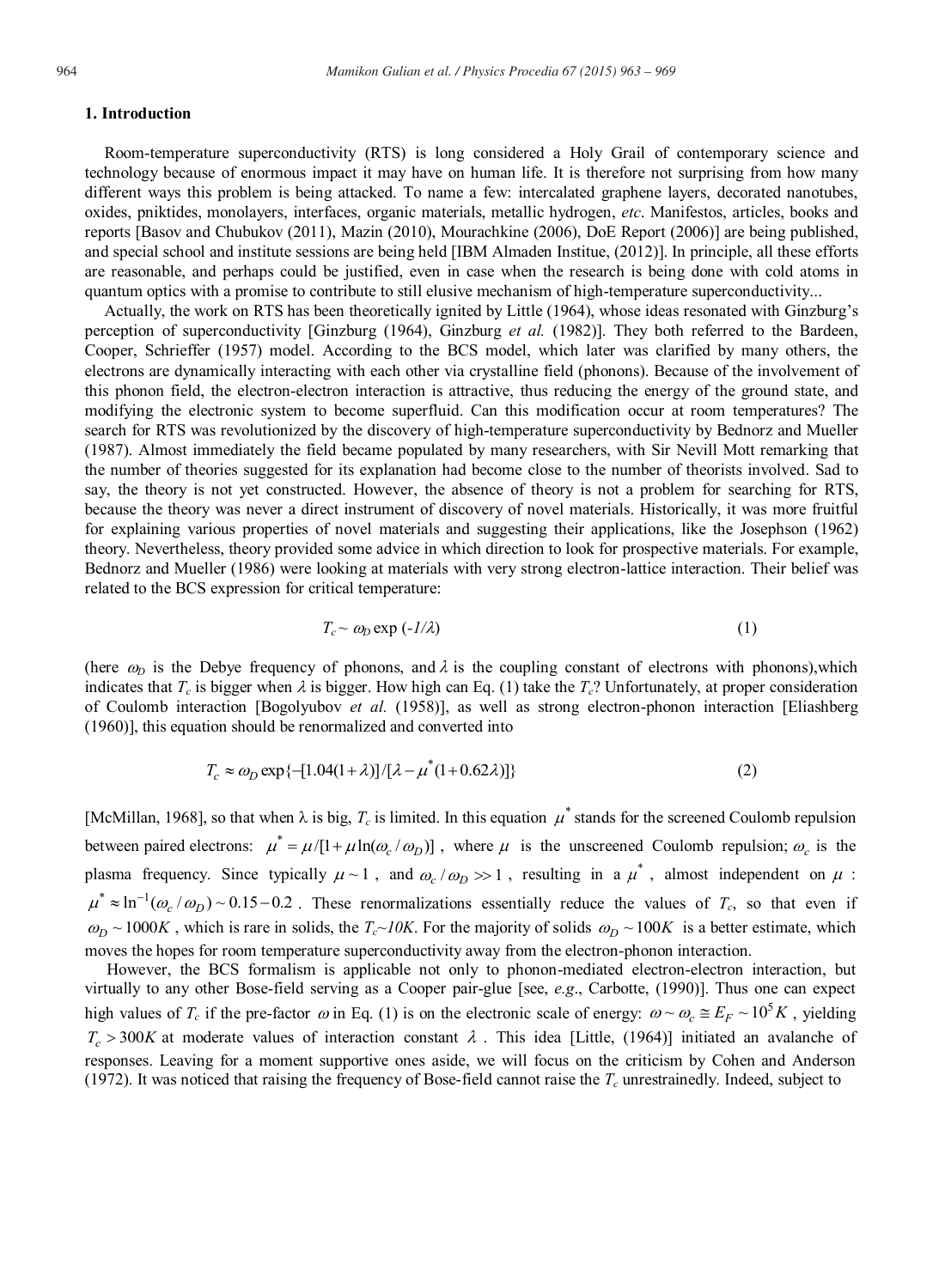

Fig. 1.(a)  $\lambda(\mu)$  in the bosonic model with  $T_c^{max}=300$  K;  $\omega_c=10^5$  K; (b)corresponding value of the Bose-field frequency.

 $\omega$ -dependence of  $\mu^*$  the value of  $T_c$ , at given  $\lambda$  and  $\mu$ , has a maximum at  $\omega = \omega_0$ . Approximating  $T_c$  in Eq. (2) by  $T_c \approx \omega \exp\{-(1+\lambda)/[\lambda-\mu^*(1+\lambda)]\}$  we find  $\omega_0 = \omega_c \exp[-(2/\lambda-1/\mu+2)]$  and consequently obtain  $T_c^{\text{max}} = \omega_c \exp[-(4/\lambda - 1/\mu + 4)]$ . Physical reason of non-monotonic behaviour of  $T_c(\omega)$  is the reduction of retardation effect at Cooper pairing: the screening of  $\mu$  turns ineffective, and  $\mu^* \to \mu$ . Using obtained analytical expression for  $T_c$  and representing it in the form

$$
\lambda(\mu) = 4/\ln[(\omega_c/T_c^{\text{max}}) + 1/\mu - 4],
$$
\n(3)

one can make quantitative predictions by substituting  $T_c^{\text{max}} = 300K$  in Eq. (3), Fig. 1. Obviously, 300 Ksuperconductivity requires  $\lambda > \mu$ . Here is where the crucial point comes in: for  $\lambda$  to exceed  $\mu$ , the negative values of the inverse total dielectric function  $\varepsilon_{tot}^{-1}(q,\omega)$  at zero frequencies and finite wave vectors *q* are required in view of the relation  $\mu - \lambda = \int dq \{4\pi e^2 / [q^2 \varepsilon_{tot}(q, 0)]\}$ . Achievability of this requirement was disputed in the literature [Cohen, Anderson (1972), Kirzhnitz (1976), Dolgov, Kirzhnitz, Maksimov (1981)]. The current understanding is that because of the local field effects it really may occur in condensed matter, and not only in superconductors [Dolgov, Maksimov (1978)], but also in other structures, like Wigner crystals [Bagchi (1969)].

In the rest of the article the sign of the dielectric function at different values of  $q$  and  $\omega$  is the major concern.

#### **2. "Frozen lattice" model**

The considerations above allow us to ignore the phonon dynamics for now: the mechanism of the Cooper pairing would then be fully electronic. Indeed, in Fig. 1b, the values of  $\mu$  should not exceed  $\frac{1}{2}$  because of Stoner's criterion of ferromagnetism. The frequency  $\omega_0(\mu \leq 1/2)$  is then too high for phonons though may be much lower than the Fermi-energy, and thus can exist in solids as a collective electronic mode. For the electron dynamics determined by this mode, one can safely drop the lattice degree of freedom, and consider it "frozen". In the rest of the article we will assume this assumption valid.

#### **3. Codes and calculation procedures**

We made use of the Density Functional Theory (DFT) code ABINIT [Gonze *et. al* (2005) and (2009)] and the add-on Time Dependent Density Functional Theory (TDDFT) code DP. ABINIT was used to compute the electronic density and band structure. The computed data were then fed into DP to calculate the dielectric function.

#### **4. Models and results**

Prior to considering materials where the purely electronic pairing could be expected, we tried materials (like *Al*) in which analytical considerations have revealed negative  $\varepsilon_{tot}^{-1}(q, \omega = 0)$ , and also materials such as *Si*, where the computational scheme was already advanced by the originators of the code.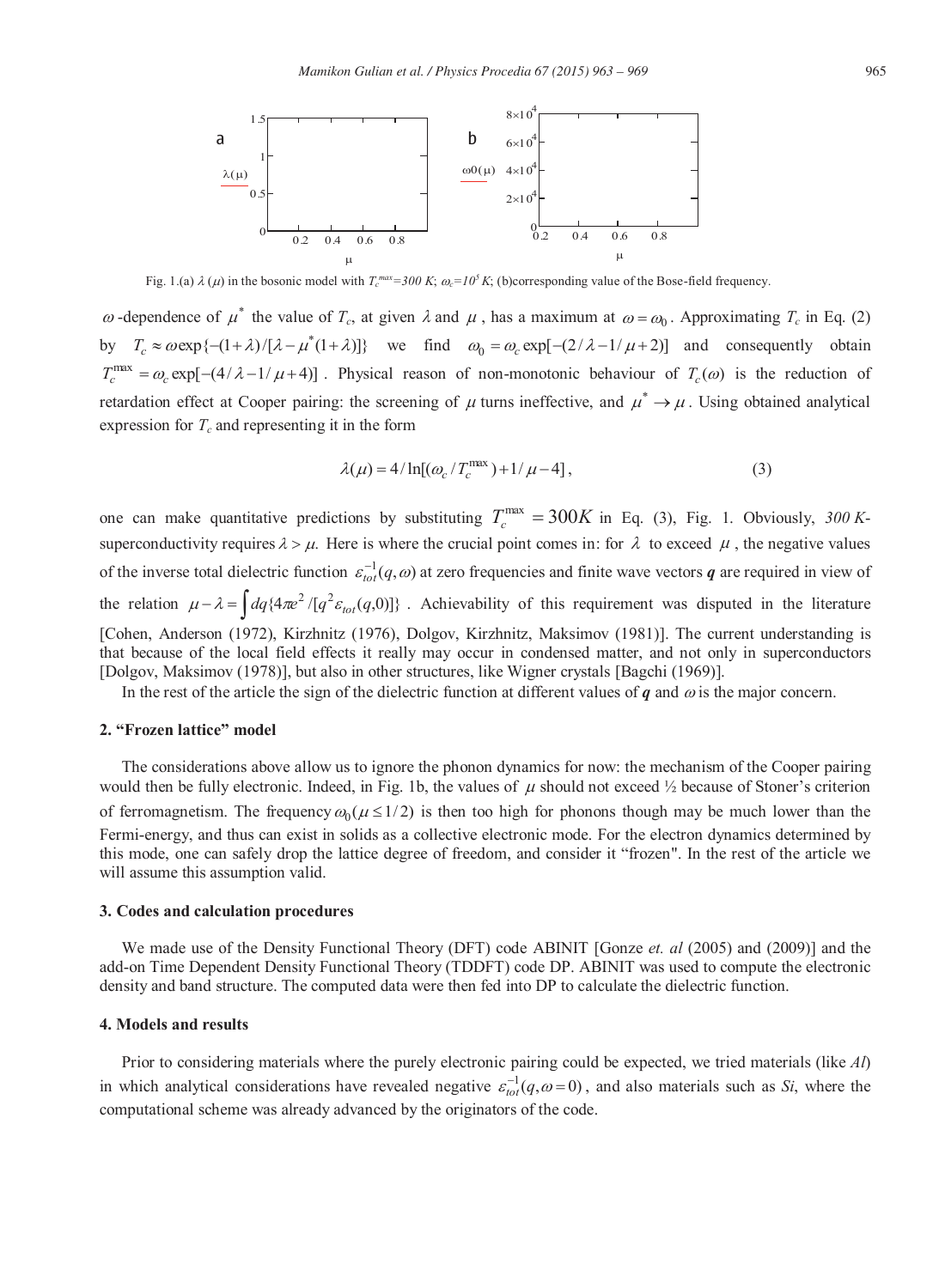#### *4.1. Silicon and germanium*

Additional interest in this case arose also because of an opinion [Dolgov, Kirzhnitz, Maksimov (1982)] that  $\varepsilon_{tot}^{-1}(q,\omega)$  can be negative in *Si* and/or *Ge*. We first reproduced the *ab-initio* results by Reining *et al.* (2002), which match well with the experimental data by Aspnes, Studna (1983), Fig. 2a. This requires the so-called long-range contribution (LRC) regime in DP. This approximation goes beyond the local density approximation (LDA) by using an exchange correlation kernel  $f_{xc} = \alpha / q^2$ ; for *Si*,  $\alpha = -0.2$  gives a good agreement with the experimental results. Also, a scissor shift must be applied to correct the band structure, as the LDA never gives the correct band gap in semiconductors.



Fig. 2. (a) real and imaginary parts of  $\varepsilon_{\text{tot}}(q=0, \omega)$  in *Si*; (b) real part of  $\varepsilon_{\text{tot}}^1(q, \omega=0)$  in *Si*, *q* along the direction (1,0,0).

With the parameters from this computation,  $\varepsilon_{tot}^{-1}(q, \omega = 0)$  was computed with *q* in the direction (1,0,0), Fig 2b. It was found that  $\varepsilon_{tot}^{-1}(q, \omega = 0)$  does not possess a negative sign. Germanium provided a similar result.

#### *4.2. Aluminum*

First, to test the accuracy of the codes and parameters, we reproduced the experimental data of Ehrenreich *et. al*, (1918) of  $\varepsilon$  ( $\omega$ ) at  $q = 0$ . The results are show in Fig. X. The red curve represents the result of ABINIT/DP computations of the dielectric function, which takes into account only intraband transitions; by adding interband transitions (Given by the simple Drude formula; black curve), the experimental curve of (Ehrenrich et. al., 1968) is reproduced. We then proceeded to compute the dielectric function as a function of *q*,  $\varepsilon(\mathbf{q}, \omega = 0)$  using the parameters from this calculation. The results are shown in Fig. 3a. However, these results differ qualitatively from the graph computed by Dolgov & Maximov (1978). In particular,  $\varepsilon_{tot}^{-1}(q, \omega = 0)$  does not become negative at any value of *q*. It can be concluded then that in *Al*, which is a classical superconductor, the negativity of the dielectric function is due also to phonon effects, and cannot be reproduced in "frozen lattice" approach, at least with ABINIT/DP.

Given these findings, the next question is: using the *ab-initio* method, can we explore for systems in which nonclassical superconductivity arises from purely electronic mechanisms? Little's model provides one way, in theory. Thus, our next computations were of dielectric functions in carbon nanotubes (in rope configurations, and in single systems).

#### *4.3. Carbon nanotubes*

For a given CNT, the dielectric function may be computed with the nanotubes in an optimized array ("rope'' configuration) with close intertube distance, or with enough vacuum padding between the nanotubes to simulate an individual nanotube. The dielectric function of roped configurations was studied by Reining *et al.* (2008).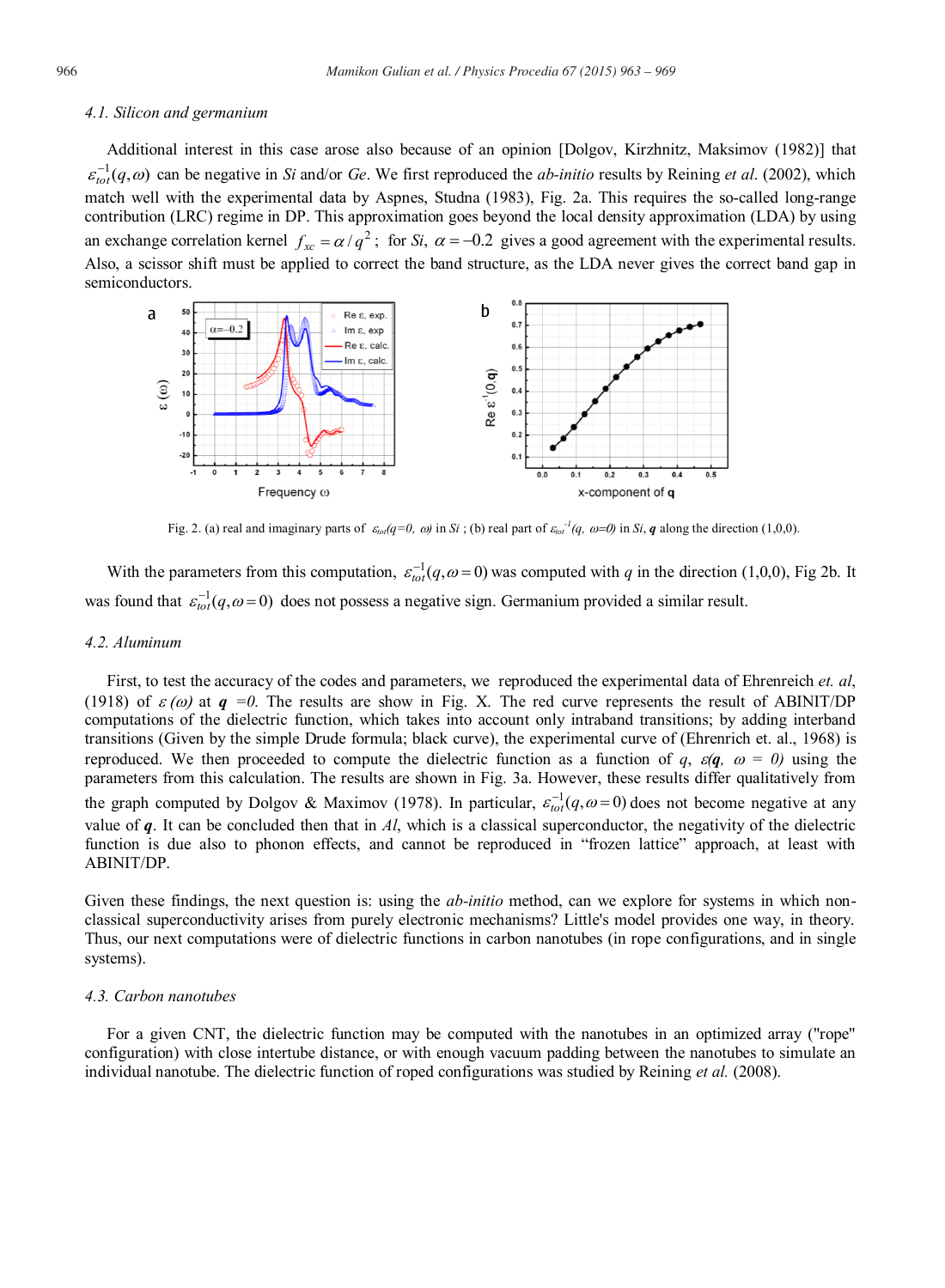

Fig. 3. (a) - the sum of the DP-computed intraband contribution to  $\varepsilon_{tot}(q,\omega)$  plus the Drude formula gives agreement with experiment; (b)  $\epsilon_{tot}^{-1}(q, \omega = 0)$  for Al.



Fig. 4.  $\varepsilon_{tot}^{-1}(q, \omega = 0)$  in a (3,3) CNT with various intertube distances.





As for *Al* and *Si*, our computations of  $\varepsilon_{tot}^{-1}(q, \omega = 0)$  in either systems did not yield negativity. Yet, carbon nanotube systems look promising: as Fig. 4 shows, for low intertube distance (*i.e.*, ropes) and for small  $\omega$ , the dielectric function does becomes negative. Moreover, although for isolated nanotubes, for which the intertube distance is high, no sign change occurs (Fig. 4, curve 24 A), such systems can host a variety of decorations that may change the dielectric function. In Fig. 5, we show the effect of titanium decoration on the dielectric function of (5,5) and (7,0) nanotubes in vacuum. These systems (Fig 5a) were first explored by first principle computations by Yang *et al*. (2002); we decorated and relaxed the system using the commercial code QuantumWise ATK prior to applying the ABINIT/DP codes to obtain results in Figs. 5 b  $\&$  c. Although a sign change is not observed, the dielectric function is decreased in certain frequency ranges.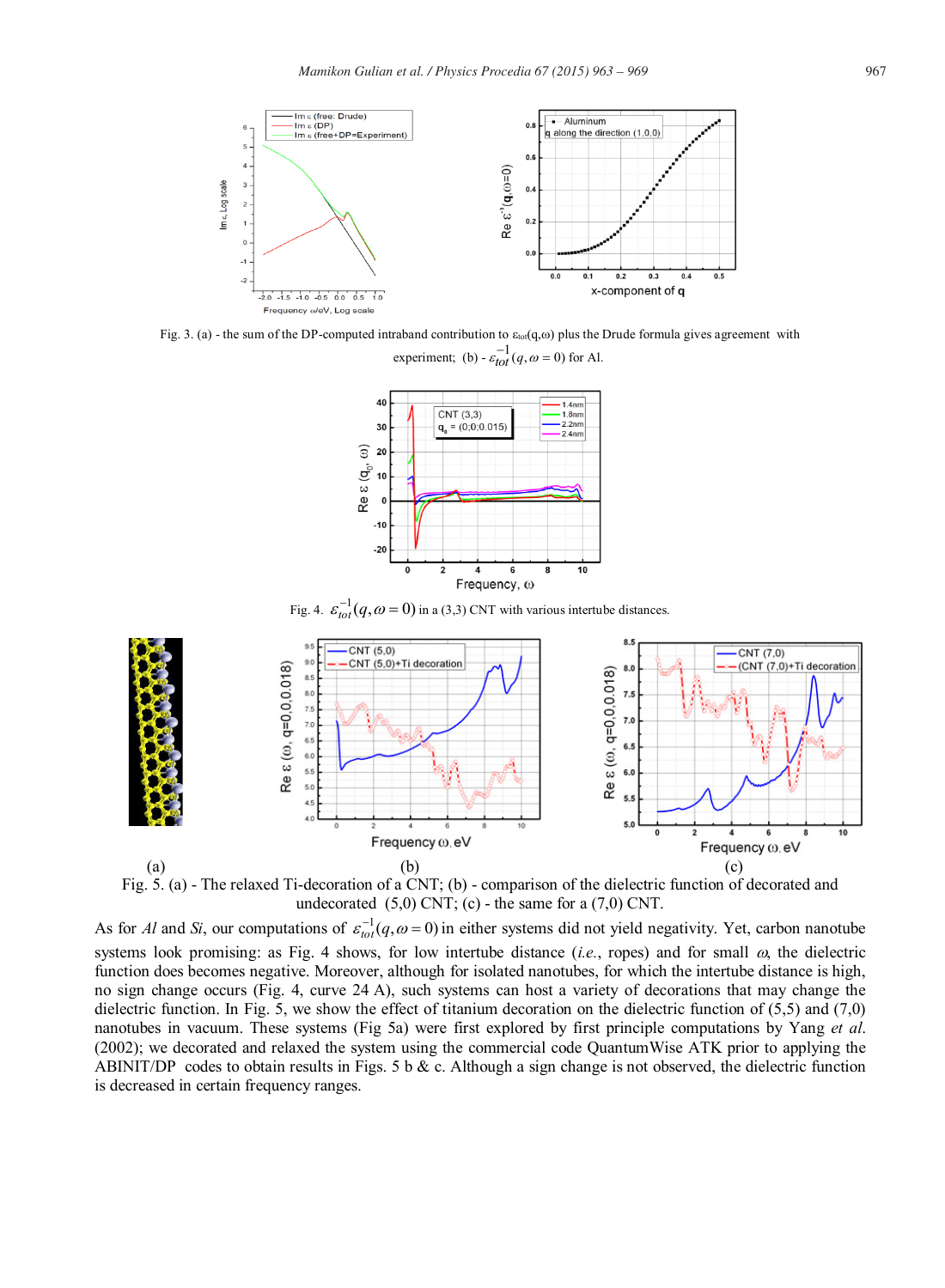#### **5. Discussion and conclusion**

Classical superconductivity does not require  $\varepsilon_{tot}^{-1}(q,\omega=0) < 0$ . However, it does require negativity of  $\varepsilon_{tot}^{-1}(q,\omega)$ at some values of  $\omega$  and  $\alpha$ , as one can notice in simplistic jellium model [De Gennes (1966)]:

$$
V(q,\omega) = V_{Coulomb} + V_{el-ph} = 4\pi e^2 / [ \varepsilon(q,\omega) q^2]; \quad \varepsilon(q,\omega) = [q^2 / (q^2 + k_{TF}^2)][1 + \omega_q^2 / (\omega^2 - \omega_q^2)]. \tag{4}
$$

That changes the repulsive static Coulomb interaction  $4\pi e^2/q^2$  by a dynamic interaction with attraction:  $4\pi e^2$  /[ $\varepsilon(\omega, a)a^2$ ]. This property is present in Fig. 4 when nanotubes are closer within the rope! One can expect superconductivity in these systems, and in similar cases which will be explored in the future. To examine the predictive power of the approach and the method itself, it is interesting to compute this function for 2-dimensional Cu-O layer(s) with oxygen vacancies, which may possess negativity of  $\varepsilon_{tot}^{-1}(q,\omega)$  in the adopted electronic model.

#### **Acknowledgements**

We are grateful to Valerio Olevano for helpful comments and encouragement. This research was supported in part by the ONR Grants N000141210768 and N000141210244.

#### **References**

- Aspnes D., Studna A., 1983. Dielectric functions and optical parameters of Si, Ge, GaP, GaAs, GaSb, InP, InAs, and InSb from 1.5 to 6.0 eV. Physical Review B 27, 985-1009.
- Gonze X,. *et. al.*, 2009. ABINIT: First-principles approach of materials and nanosystem properties. Computer Physics Communications 180, 2582-2615.
- Gonze X., *et. al*., 2005. A brief introduction to the ABINIT software package. Zeitschrift fur Kristallographie 220, 558-562.

Bardeen J., Cooper L.N., Schrieffer J.R., 1957. Microscopic theory of superconductivity. Physical Review 106, 162-164.

Bagchi A., 1969. Dielectric properties of the Wigner and related dipole lattices. Physical Review 178, 707-711.

Basov D.N., Chubukov A.V., 2011. Manifesto for a higher  $T_c$ . Nature Physics 7, 272-276.

Bednorz J.G., Mueller K.A., 1986. Possible high-Tc superconductivity in the Ba-La-Cu-O system. Zeitschrift fur Physics B – Condensed Matter 64, 189-193.

Bogoliubov N.N. , Tolmachov V.V., Shirkov D.V., 1958. A new method in the theory of superconductivity, Academy of Sciences, Moscow, (1959. Consultants Bureau, New York).

Carbotte J.P., 1990. Properties of boson-exchanged superconductors. Reviews of Modern Physics 62, 1027-1157.

Cohen M. L., Anderson P. W., 1972. In: Superconductivity in d- and f-band metals (AIP Conf., V4, Douglass D.H., Ed.), AIP, New York, 17-27.

De Gennes P.G., 1966. Superconductivity of metals and alloys. W.A. Benjamin, Inc. , New York-Amsterdam, pp. 102.

DoE Report, 2006. Basic research needs for superconductivity. http://www.sc.doe.gov/bes/reports/files/SC\_rpt.pdf.

- Dolgov O.V., Kirzhnitz D.A., Maksimov E.G., 1981. On an admissible sign of the static dielectric function of matter. Reviews of Modern Physics 53, 81- 931.
- Dolgov O.V., Maksimov E.G., 1978. The sign of the static dielectric constant of simple metals.Pis'ma v Zhurnal Eksperimental'noy i Teoreticheskoy Fiziki 28, 3-6. [1978. JETP Letters 28, 1-4].

Ehrenreich H., Philipp H.R., Segall B., 1963. Optical properties of aluminum. Physical Review 132, 1918-1928.

Eliashberg G.M., 1960. Interactions between electrons and lattice vibrations in a superconductor. Zhurnal Eksperimental'noy i Teoreticheskoy Fiziki 38, 966-974 [1960. JETP 11, 696-702].

Ginzburg V.L., 1964. On surface superconductivity. Physics Letters A 13, 101-102.

- Gunzburg V.L. *et al*., 1982.High-temperature superconductivity. Springer, Heidelberg, pp. 364.
- IBM Almaden Institute, 2012. Superconductivity 297K Synthetic routes to room temperature superconductivity.
	- www.researcher.watson.ibm.com/researcher/view\_group.php?id=3702.
- Josephson B., 1962. Possible new effects in superconductive tunnelling. Physics Letters 1, 251-253.
- Kirzhnits D. A., 1976. Are the Kramers-Kronig relations for the dielectric permittivity of a material always valid? Uspekhi Fizicheskix Nauk 119, 357-369 [1976, Soviet Physics Uspekhi 19, 530-537].
- Little W.A., 1964. Possibility of synthesizing an organic superconductor. Physical Review 134, A1416-A1424.
- Marinopoulos, A. G., L. Reining, A. Rubio, 2008. Ab initio study of the dielectric response of crystalline ropes of metallic single-walled carbon nanotubes: Tube-diameter and helicity effects. Physical Review B 78, 235428-9.
- Mazin I., 2010. Superconductivity gets an iron boost. Nature 464, 183-186.
- McMillan W. L., 1968.Transition temperature of strong-coupled superconductors. Physical Review 167, 331-344.

Mourachkine A., 2004. Room-temperature superconductivity. International Science Publishing Ltd., Cambridge, pp.310.

Olevano V., Palummo M., Onida G., R. Del Sole R., 1999. Exchange and correlation effects beyond the LDA on the dielectric function of silicon,